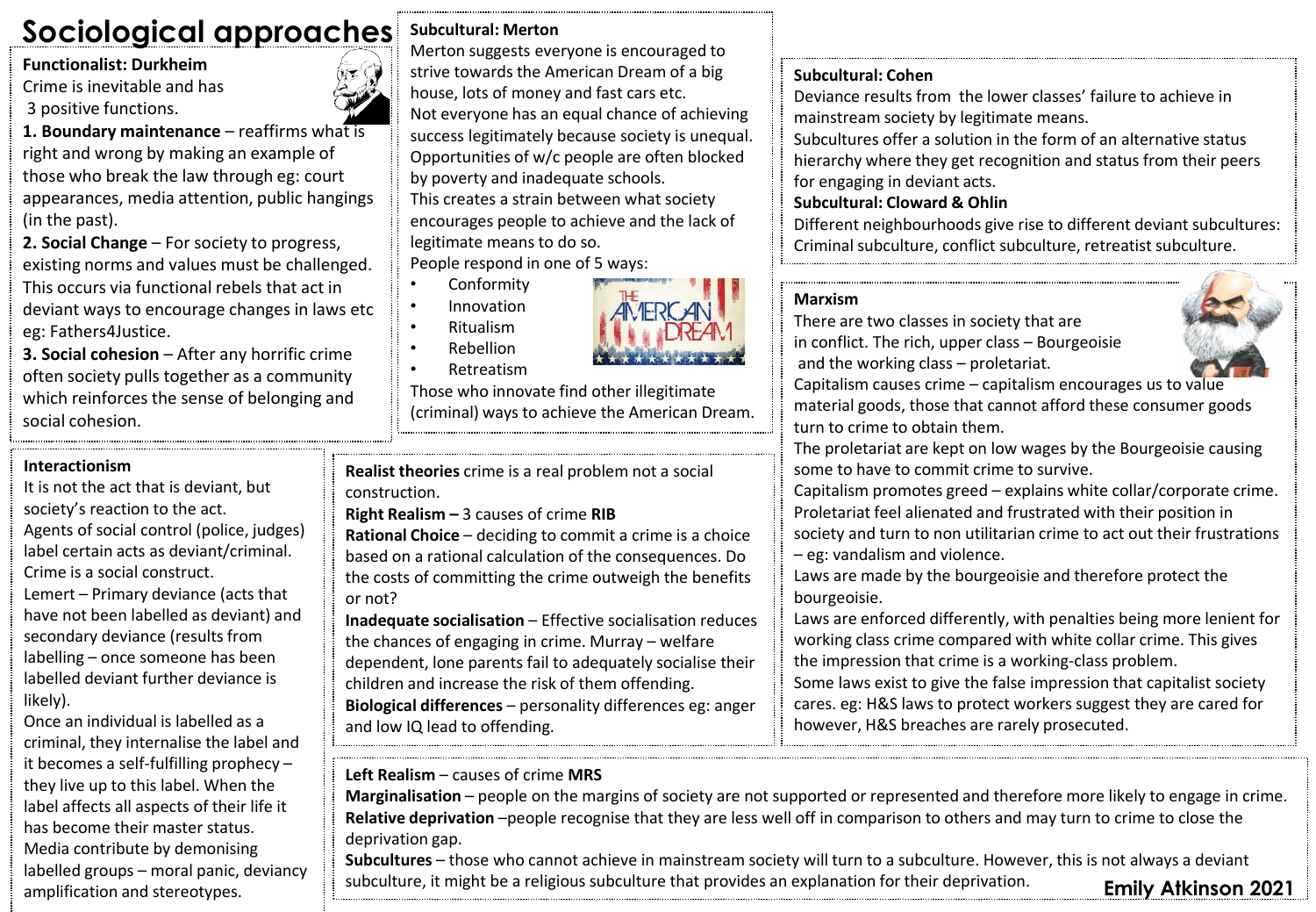## **Individualistic approaches**

## **Psychodynamic theories**

Our personality contains active forces that cause us to act as we do.

## **Freud Psychoanalysis**

Our early childhood experiences determine our personality and future behaviour. The mind has 3 parts

Id – controls our selfish urges

Ego – seeks rational and sensible control

Super ego – our moral conscience

A healthy personality needs a balance between all 3 parts.

Children need to progress from the pleasure principle, being id dominated, to the reality principle, where the ego is dominant.

## **Bowlby's maternal deprivation**

Studied 44 juvenile delinquents. 39% had experienced complete separation from their mothers for 6 months or more during the first 5 years of their lives compared with 5% of the control group. His findings support Freud's view that early childhood experiences influence future behaviour.

**Learning theories**

These theories are based on the assumption that criminal behaviour is learned.

## **Sutherland's differential association**

Individuals learn criminal behaviour through their links/associations with others, particularly peers and family. Identified 9 key principles.

If a person's pro crime associations outweigh their anti crime associations they are more likely to engage in criminal behaviour.

## **Operant learning theory**

If a particular behaviour results in a reward it is likely to be repeated.

Behaviour resulting in an undesirable outcome is not likely to be repeated.

The cause of someone's behaviour lies in the reinforcements and punishments that shape  $\ddot{\text{et}}^{\text{stfoot}}$ 



### **Social learning theory**

Bandura - Aggression can be learned from watching others behave in an aggressive manner. Bobo doll experiment. 3 groups watch a video of an adult behaving aggressively towards the Bobo doll. Group 1 saw the adult praised, Group 2 saw the adult punished and Group 3 was a control group that saw the adult neither rewarded or punished. The children were then observed playing with a Bobo doll themselves after viewing the video.

Findings: Group 1 – imitated the aggressive behaviour they had seen rewarded.

Group 2 – were least likely to imitate the behaviour. Group 3 – imitated the behaviour but less so than Group 1.

Whether they imitated the behaviour depended on the consequences they had observed for the model.

## **Psychological**

#### **Eysenck**

Certain personality types are more likely to commit crime. Carried out a personality questionnaire with 700 soldiers who were being treated for neurotic disorders. The answers suggested there... were a number of different personality traits.

- Extraversion/introversion
- Neuroticism/stability
- He later introduced a 3<sup>rd</sup> dimension
- Psychoticism

Eysenck's theory predicts that people who have extrovert, neurotic and psychotic personalities are more likely to offend because it is difficult for them to learn to control their immature impulses. Criminals are more likely to be impulsive, risk taking and unable to accept and understand the rules of society.

### **Cognitive theories**



## **Criminal personality - Yochelson & Samenow**

Suggested criminals are prone to faulty thinking and this makes them more likely to commit crime.

Conducted a longitudinal study of 240 male offenders who had been committed to a psychiatric hospital. Identified a number of common 'thinking errors' in the offenders. These errors and biases lead the individual to commit crime.

## **Kohlberg's theory**

Kohlberg argues that our ideas of right and wrong develop through a series of levels and stages from childhood to adulthood. This theory suggests that criminals' moral development is stuck at a less mature level than everyone else's.